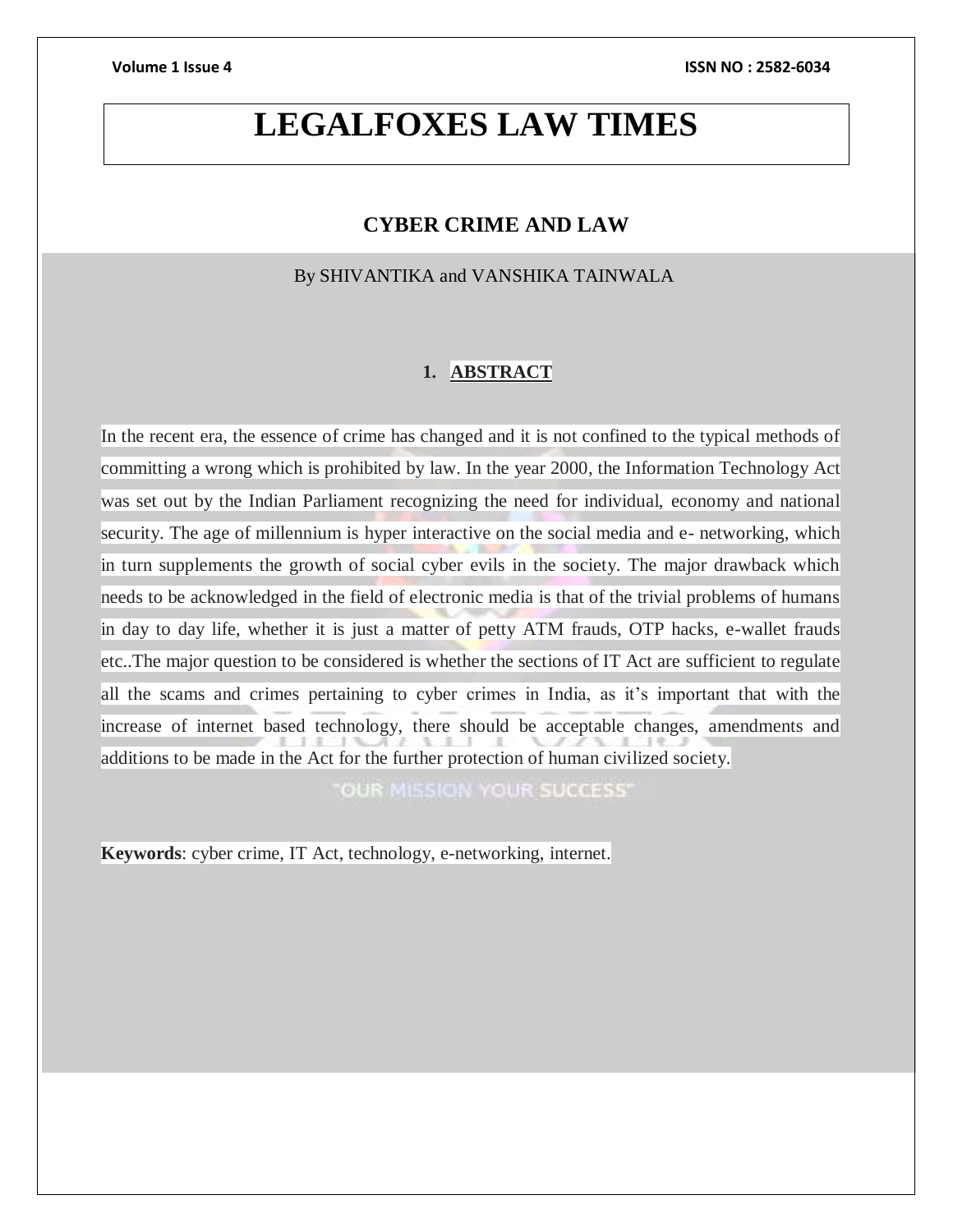#### **2. INTRODUCTION TO CYBER CRIME**

The contemporary world is highly engaged and hyped about the new trends and technologies that surround us, majorly being the era of internet based expansion every little thing has gained recognition world-wide. When we talk about new trends and technologies, we are often concerned with the positive and negative aspects that come along these variations in the trend. One of the most outrageous things to happen in human civilized society is the misuse of the facilities that are being provided by the internet based technologies in current scenario. The current age is conscious about posting every little detail on the social websites which in turn creates a hypothetical picture and is portrayed in form of different opinions in the society. Due to the age of 'internet recognized society', every minute things gain recognition. The term cyber crime has not been clearly defined in any Act or statute by the Indian Legislature but the simple meaning of the word is 'illegal use of any internet based or computerized technology'. Cyber crime has been underlined by the different authors and some definitions fail to underline further more complicated things that are associated with the internet based crimes in the society such as cyber frauds, cyber terrorism, cyber hacking for monetary loss and national security threats which connects much un-safe and un-predictable crimes in the society. Internet has changed the perception of human civilized society. The legislature needs to draw a fine line between the concept of respecting the individual rights of privacy, free speech and the concept of competing interest of society at large. The prevailing laws are found to be incompetent to handle the chaos created in the cyberspace as a result of which the offenders finds it easy to curb their way into increased interaction of social evil. The cyber crime is such a field that changes with greater advancements every now and then, so it is very important for the state to recognize comprehensive legal framework to address unique and new challenges faced by the people. It is also to be considered that there needs to be a co-operation between the traditional, technological international crimes of internet base.

The context and nature of the society plays a very crucial role in determining the range and types of the evil prevailing in the society. The mindset of people, the political, social, economical framework of the society helps to build a constructive application of understanding in determining the loopholes of crimes and other related aspects to it as well. The nature and scope of the crime is well understood when it is studied in context of prevailing corrective measures available for that crime with the extent of corrective measure needed to actually curbthe problem. The basic analysis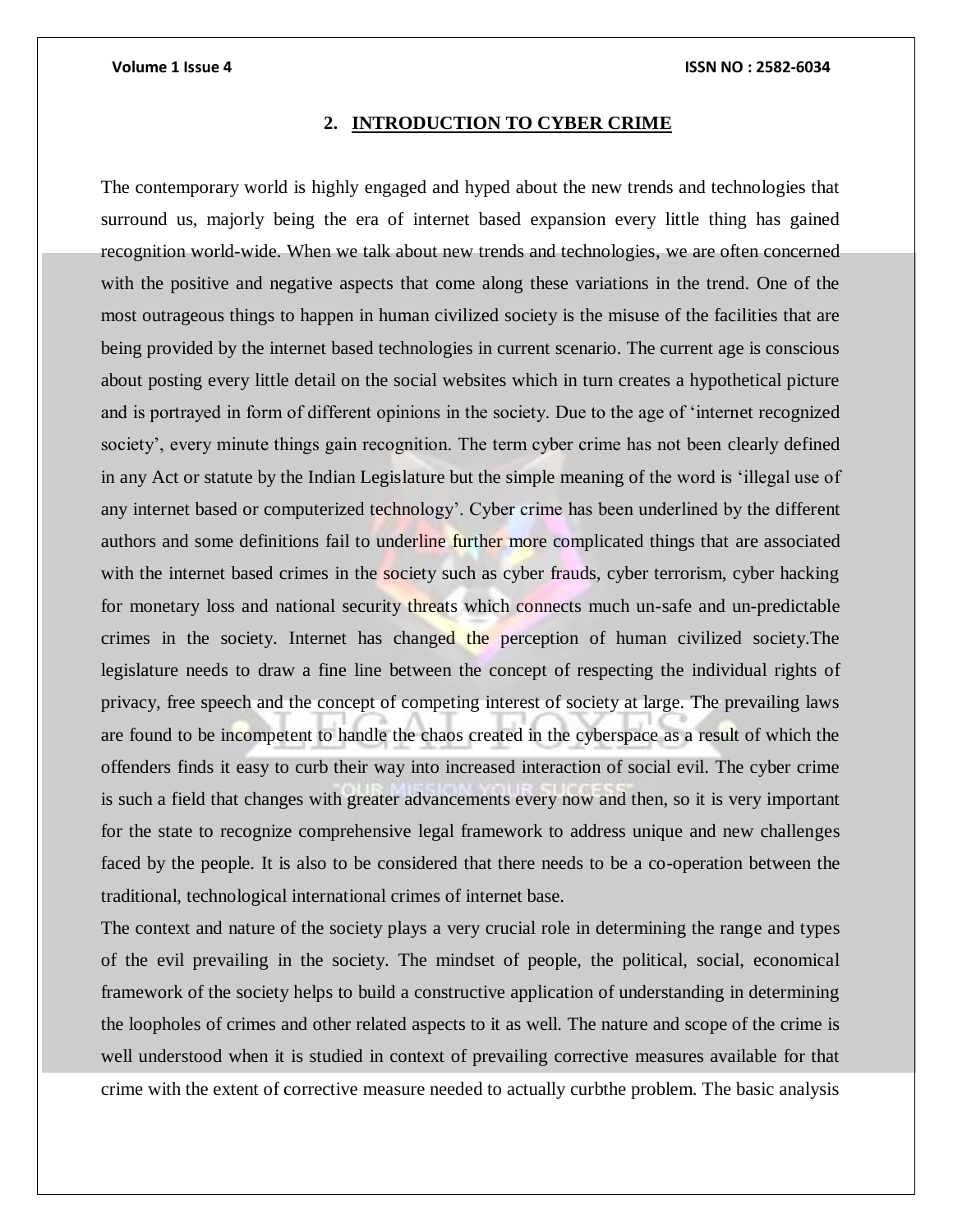between the two helps the legislature to find a perfect balance of what is needed in the society in reference to rapid changing of internet based crimes. The growth of the internet world is so rapid that it creates a complex situation where there is very difficult to analyze and apply corrective laws. Current technology has generated a pause to the limit of time, efforts and lacuna, it has become every convenient for people to connect at large in seconds. However, the exceptional upgradation of computers today has caused to widen the issue of jurisdictionin legal framework of every country. The jurisdictional error complicates the actual issue of crime to even a greater level. Jurisdiction is the basic step towards addressing the problem in the court to find a remedy;such a basic error slows down the process of justice in the society and also contributes to increased cases plus backlogging of cases in the courts. Theambiguity faced when the courts were burdened with questions pertaining to jurisdiction,failed to conclude any proper place/forum to decide or entertain cases involving cyber crime.

# **LEGAL FOXES**

"OUR MISSION YOUR SUCCESS"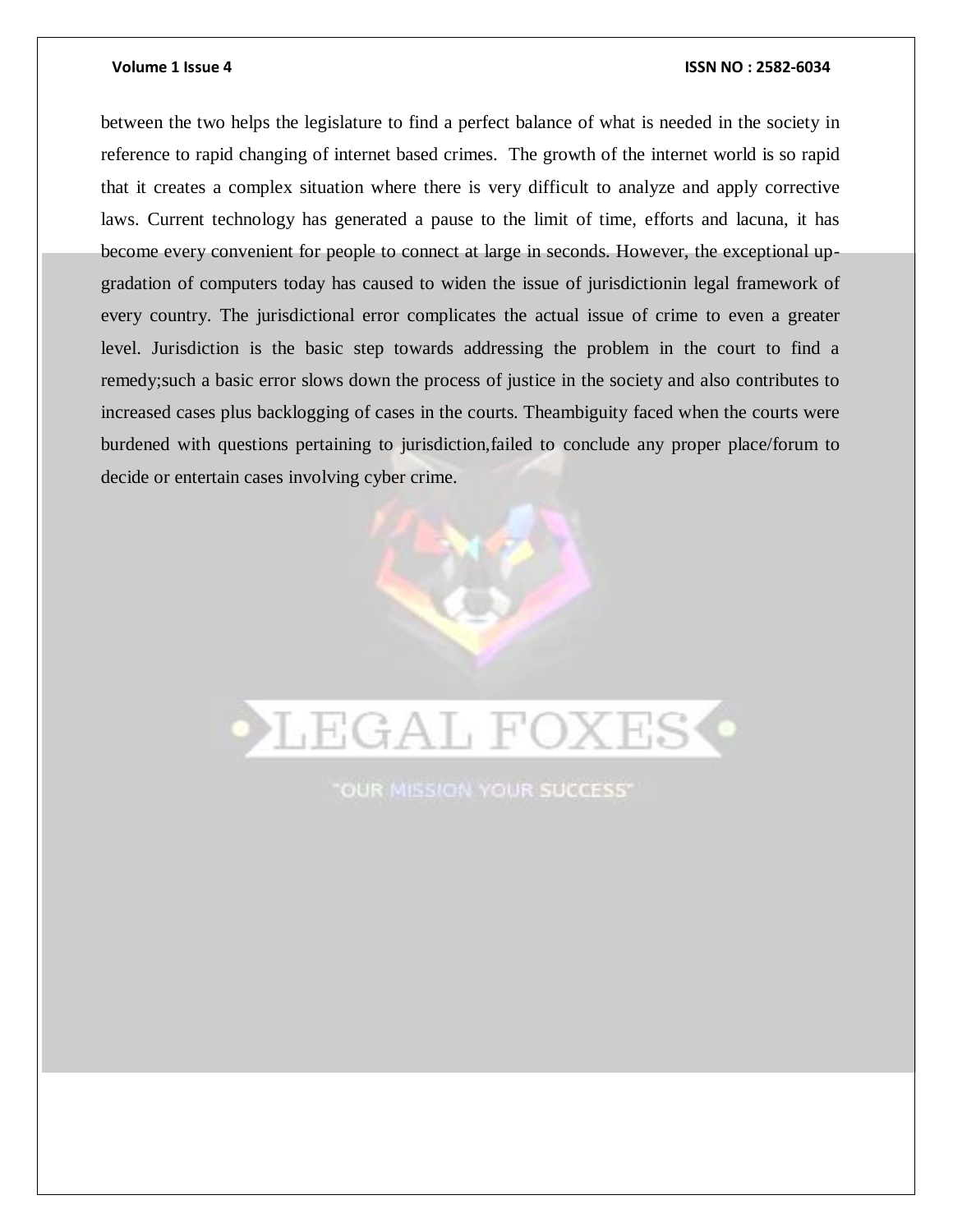$\overline{a}$ 

#### **3. REASONS RELATING TO CONTEMPORARY EXISTENCE OF CYBER CRIME**

Crime is a communal abnormality with diversified reasoning for the offence of crime. Cyber Crime is the formulation of technology and technology makes everything accessible and simple that is the reason why every human is dependent on technology without having sufficient need and awareness of the consequences. In "The Concept of Law" by Prof. HLA Hart, it is mentioned that human beings are attracted to unlawful acts which are wrong i.e. crime and so rule of law is necessary so as to enforce it upon such person who commits the wrong. The technology is easily benefitted from a person or his digital accessories with the help of prohibited or unlawful access.

It is not that possible to frame one distinctive reason behind the whole act of commission of the cyber crime in all over the world.

The proper logic for the susceptibility of computer to cyber criminality can be elaborated as  $follows<sup>1</sup>$ :

#### CAPACITY TO STORE DATA IN COMPARETIVELY SMALL AREA

Computer resources have the scope to accommodateall the information in a confined space. The information stored in the ROM (Read Only Memory) will sustain as neutralized even if the power of the system is made to turn off. The data will remain as it is unless someone does it purposely or tries to exploit it leading to the commission of the cyber crime.

# WIDER ACCESS TO INFORMATION TO THE SUCCESS'

Information is easily exploited by the wrong doers. The internet banking or transactions which people do online on day to day basis in their mobile phones or computers or laptops is easily accessible due to which information is stolen by software of hacking and other similar tools. Biometric technology can also be easily light-weighted by the recording of voice and which can impact all the security and safety measures.

<sup>1</sup>CYBER CRIMEby ParthasarathiPati*available at*[: http://www.naavi.org/pati/pati\\_cybercrimes\\_dec03.htm.](http://www.naavi.org/pati/pati_cybercrimes_dec03.htm) (last visited on April 10,2019)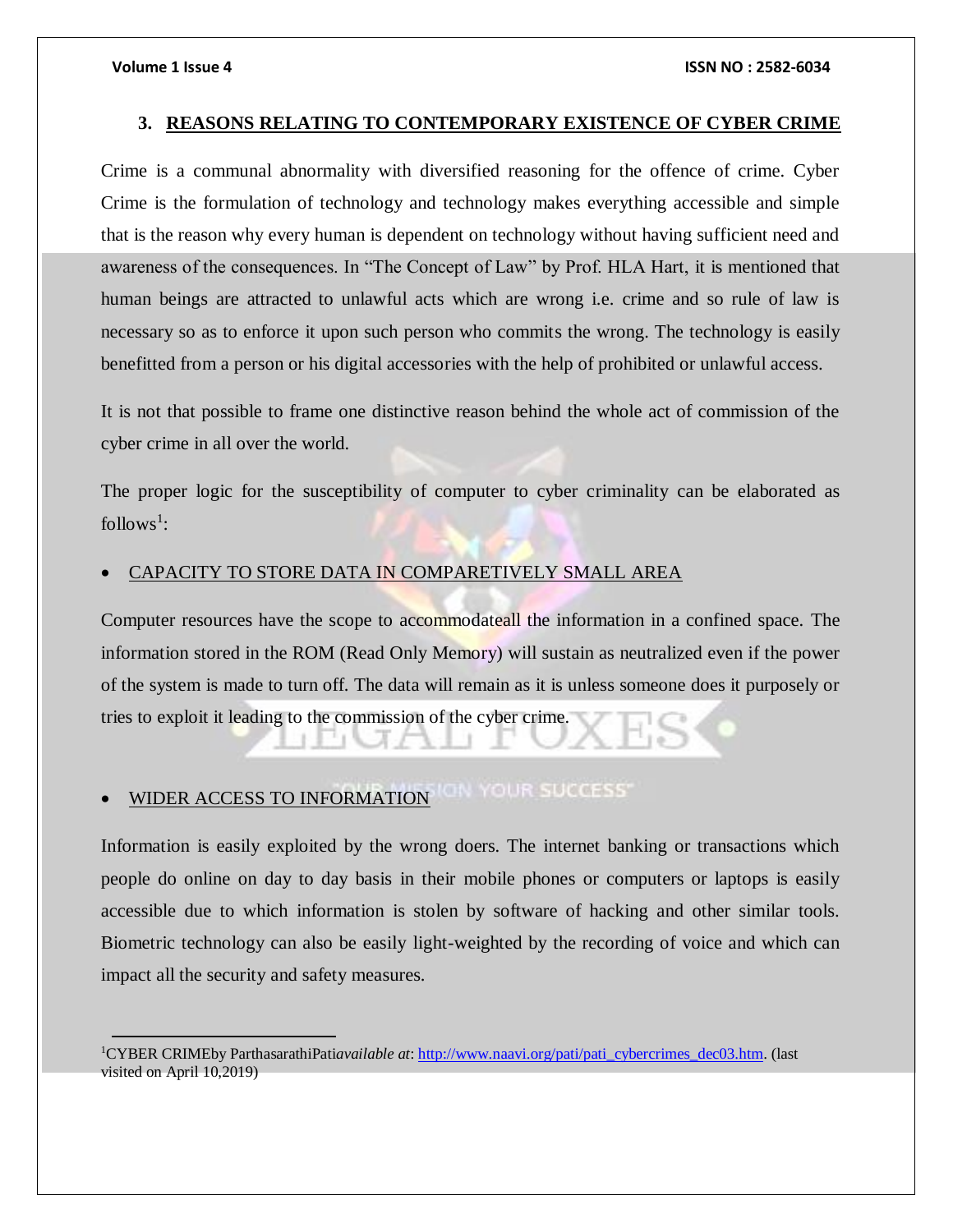### COMPLEXITY OF COMPUTER SYSTEM

Any complication arising due to any of the transaction is advantaged by the cyber criminals who exploit the weakness in the system of internet and the technology.

#### NEGLIGENCE OF NETWORK USERS

Human beings are prone to make mistakes. Any negligent act on the part of users gives enough chance to the hackers to achieve illegal or prohibited access to the computer system. The criminals are then able to steal or erase the data. Instances of this are with respect to the banks, government office, Multi-national corporations business firms, etc. who have hi-tech software which are easily accessible or not guarded against the hackers due to the negligent act of their workers or employees.

#### LOSS OF EVIDENCE

The customary strategies for capacity, generation and different procedures of information have now been supplanted by the advanced procedure of PC and web innovation. The lacuna that web has to offer to the digital culprits to take part in crime without having any proof in material and regardless of whether some proof is abandoned, is unreasonably conceivable and hence it becomes difficult to persuade the police that a crime has actually taken place on the computer.

### **"OUR MISSION YOUR SUCCESS"**

### **4. CATEGORISATION OF DELINQUENT AND SEVERE CRIMINALS**

The criminals involved in the commission of the cyber crime constitute of various categories. This categorical division can be justified on the base of the object they had in their mind while committing such act. Cyber crime offenders can be classified in the following heads namely-

#### AGE GROUP OF SIX YEARS TO 18 YEARS

This variant is included in the category of cyber criminalis because of careless behaviour pattern in children. This age group gets involved in these types of practice due to the peer groups,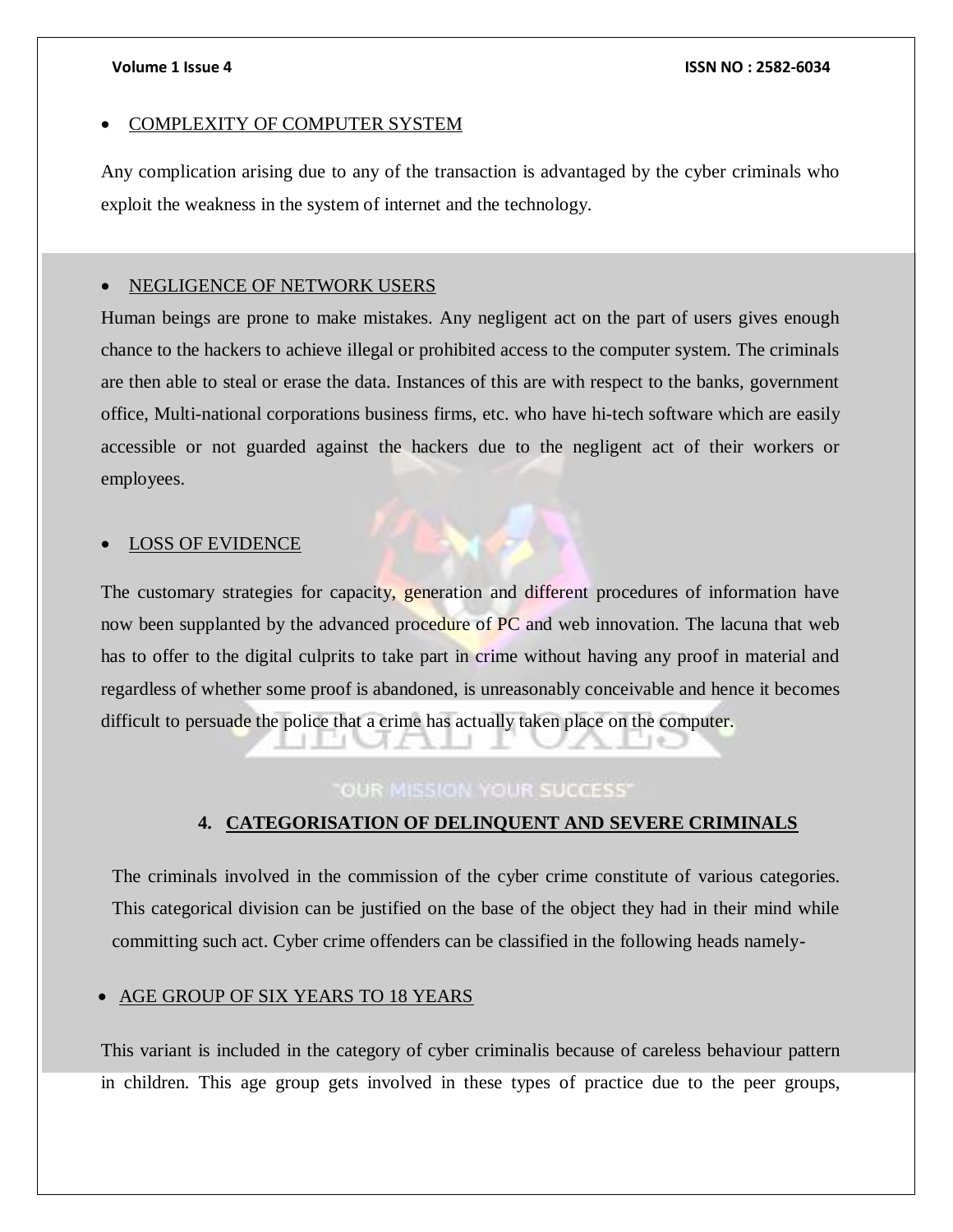relatives and the curiosity to know about technology. The competitive nature of the children in academics can also be of the reason as they want to stand good in front of their peer and family group. Peer pressure or negative influence of computer and technology can also be the reason for the same.

### HABITUAL OFFENDERS AS HACKERS

These hackers come together and influence each other with a certain objective to be fulfilled

#### • PROFESSIONAL HACKERS

The major objective to do such crime is monetary gain. Certain organizations pay to these hackers for the data of their rivals so that they can compete with them in the overall market.These hackers also work for the police investigation which helps the police to get call logs, internet history,and location etc of the suspected person.

#### DISCONTENDED EMPLOYEES

This includes the employees of any organisation who are not satisfied with their superior or the organisation and as a matter of revenge, they leak, steal or erase the data so as to cause harm to the reputation of the company's image.

#### **5. LEGAL REGIME OF CYBER CRIME**

IT Act<sup>2</sup> was enacted on 9<sup>th</sup> of June 2000, which is the first Act covering the arena of cyber space. Law relating to cyber laws revolves mainly around:

- a. Cyber crimes
- b. Electronic and digital signatures
- c. Intellectual property
- d. Data protection

 $\overline{a}$ 

IT Act was amended in 2008 to address the issues that the original Act failed to cover and to accommodate the further development of IT and related security concerns. The cyber laws inter

<sup>2</sup> The Information Technology Act, 2000 (Act 21 of 2000)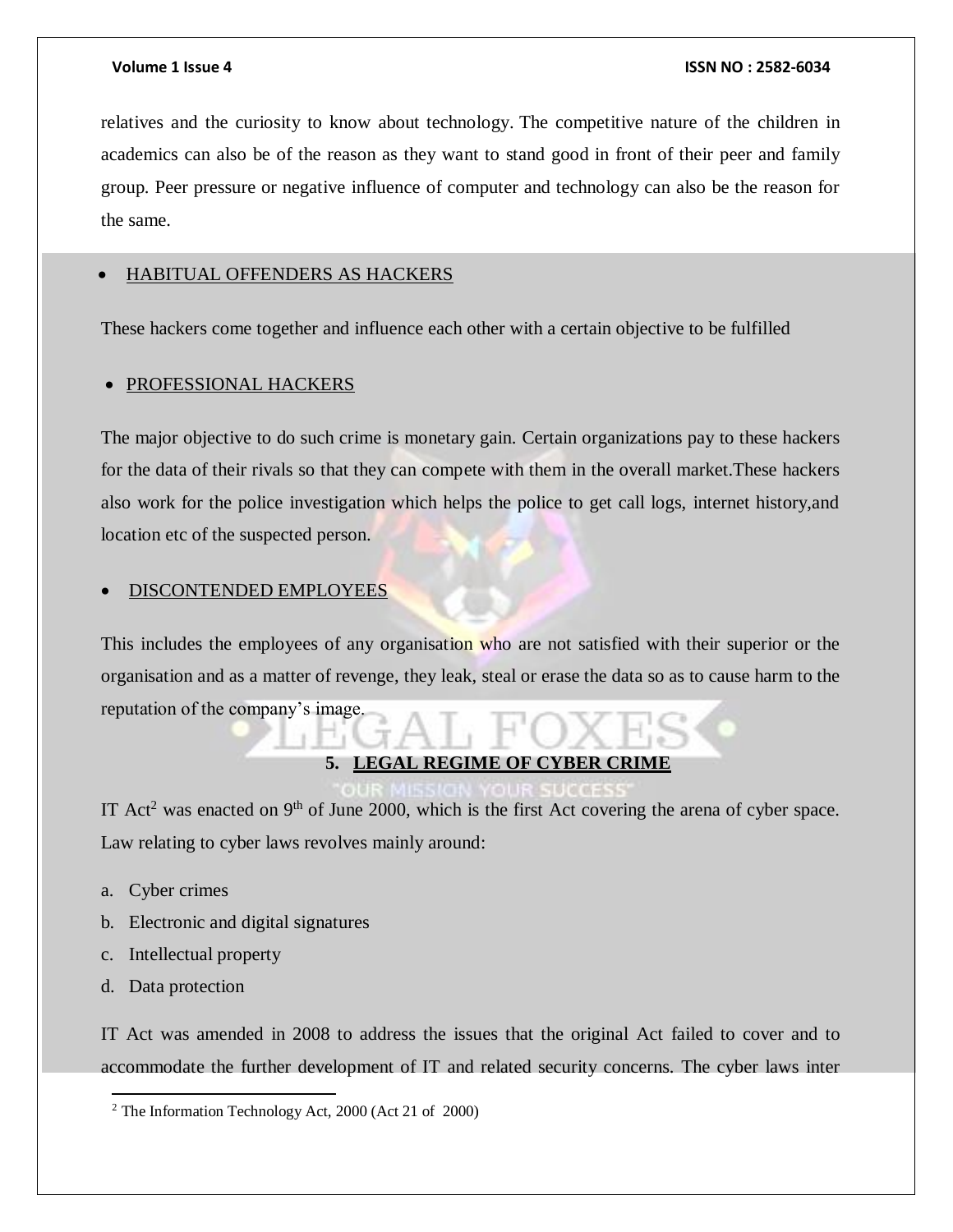alia covers some topics in the Indian penal  $Code<sup>3</sup>$ , Intellectual Property Rights, The Indian Evidence<sup>4</sup> Act, Companies  $Act<sup>5</sup>$  and others as well still does not hold enough to cover the enormous ambit of cyber crimes.

Section 66A of the IT Act was added by the IT Act Amendment of 2008.This section deals with publishing of threatening, offensive or false information. Later this section was criticized for being in violation of Article 19 of the Indian Constitution regarding freedom of speech and expression. The exceptions to this Article is on grounds of: Defamation, incitement to crime, contempt of court public order decency morality friendly relations with neighbors, national security

Section 66A restricts freedom of speech and expression through electronic means i.e. over internet and other e-sources and in no case it is included even in the restrictions provided in Article 19 of the Indian Constitution. For instance, it punishes one for sending messages which cause annoyance or hurt the sentiments or knowing it to be wrong. There are many instances wherein these types of actions are perfectly valid over other forms of media like print. A print document can be legally valid for the same but illegal in the electronic form. This shows the lacuna of IT Act in India where a person is not even free to express his views over the internet or electronic media.

Many petitions were filed which challenged the constitutionality of S.66.In one of the leading case of SHREYA SINGHAL V. UNION OF INDIA<sup>6</sup>, the Supreme Court examined the Indian, English and US law on free discourse, struck down Section 66A of the Information Technology Act as it was over-expansive and ambiguous and violated Article 19(2)of the Constitution

#### **6. CONFRONTATION OF CYBER CRIME IN INDIA**

### **IS THE AVAILABLE CYBER KNOWLEDGE ENOUGH TO PERCIVE FUTURE PROBLEMS?**

 $\triangleright$  Is ITAct 2008 equipped for perceiving wrongdoings that we see each day in Cyber Space?

<sup>5</sup> The Companies Act, 2013 (Act 18 of 2013)

<sup>3</sup> The Indian Penal Code, 1860 (Act 45 of 1860)

<sup>4</sup> The Indian Evidence Act, 1872 (Act 1of 1872)

<sup>6</sup>AIR 2015 SC 1523.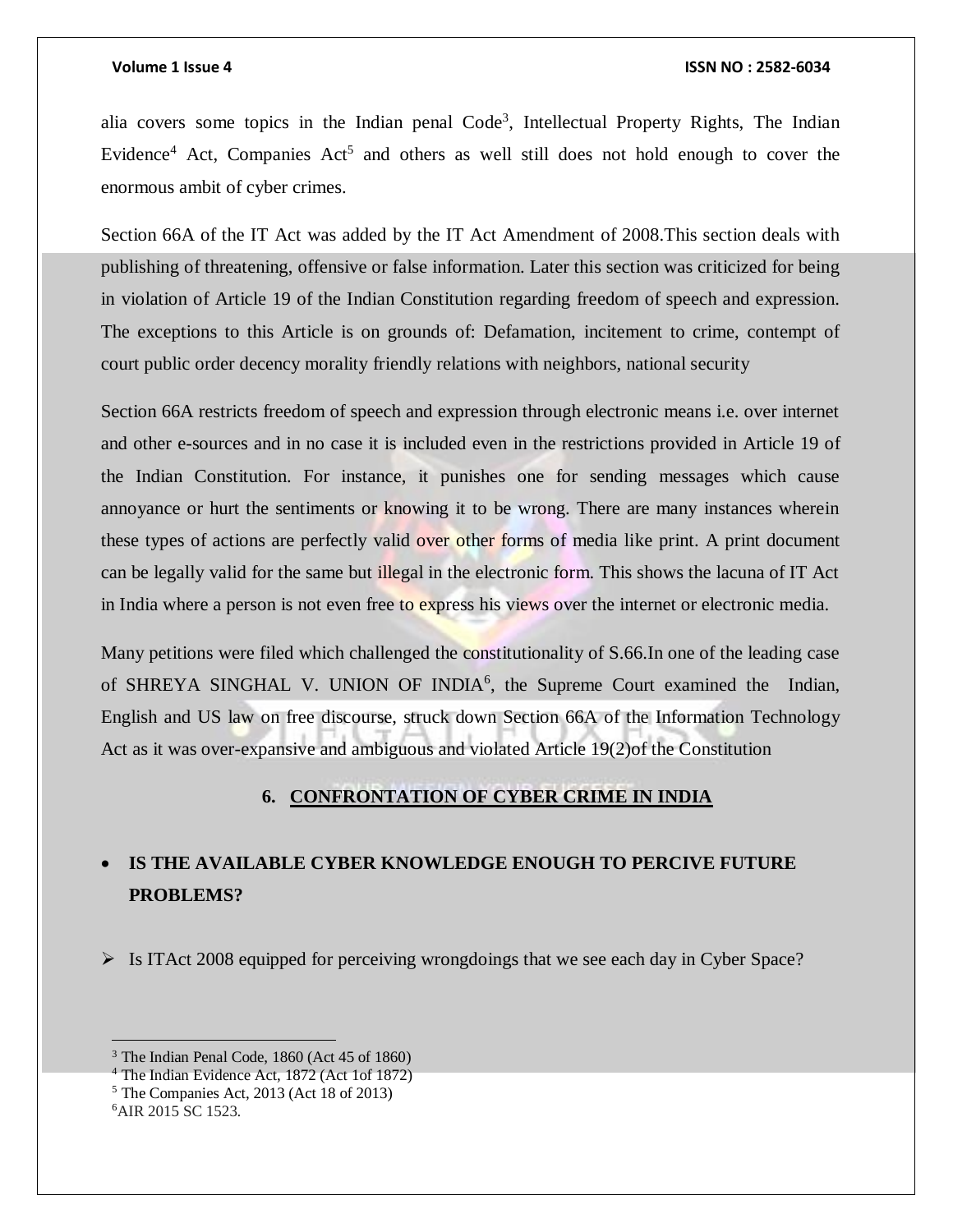Cyber Crime is an emerging arena in the field of crime. Since technology is changing everyday so is the crime and the standards of criminals.Cyber crime needs to be generic in nature so that it includes the offences which may be added in the near future due to change in technology and other factors.The explanation of offences in the IT Act 2000 was more generic compared to the Amendment in 2008. The Section 66A (E-mail related offences), Section 66F (punishment for cyber terrorism i.e. imprisonment for life), Section 67B (exacting arrangement for Child Pornography), Section 66B (maintenance of stolen PC gadgets) have included an alternate view in the field of the digital wrongdoing. Sections 67, 67A alongside Section 66 permits security against profanity.

Section 43A and Section 72A have given importance to "Information Protection". Section 43 is currently connected with Section 66 and for the offences where there is disallowed access and which is hurtful to the PC framework and to the clients. Section 67C is a prevailing area that builds the duties of organizations and middle people and furthermore adds extraordinary forces to Section 65.

Sections 69,69A and 69B bolstered by Section 70B give tremendous forces to Government organizations to permit data security in the Cyber Space which incorporates families and private corporate division. Section 70 gives forces to control data security in the Government frameworks. Sections 71, 73 and 74 give insurance to the Digital Signature framework.66C and 66 D deal with the identity misuse which are done in the way of password theft or other sources. **OUR MISSION CURSUCCESS** 

 $\triangleright$  Are our Police receptive when a grievance is made?

Police officers are trained with certain degree of specialization in the arena of cyber crime but it not up to the extent that it is providing proper justice to the victims in the society. For this, there is a need for special cyber crime police station in every state or district where speedy justice can be provided at the beginning level of crime only. The mere existence of few cyber stations discourage the police to lodge FIR for the complaint relating to cyber crime.Therefore it requires a national level policy formulation for correcting the lacunas relating to police department in the area of cyber crime.